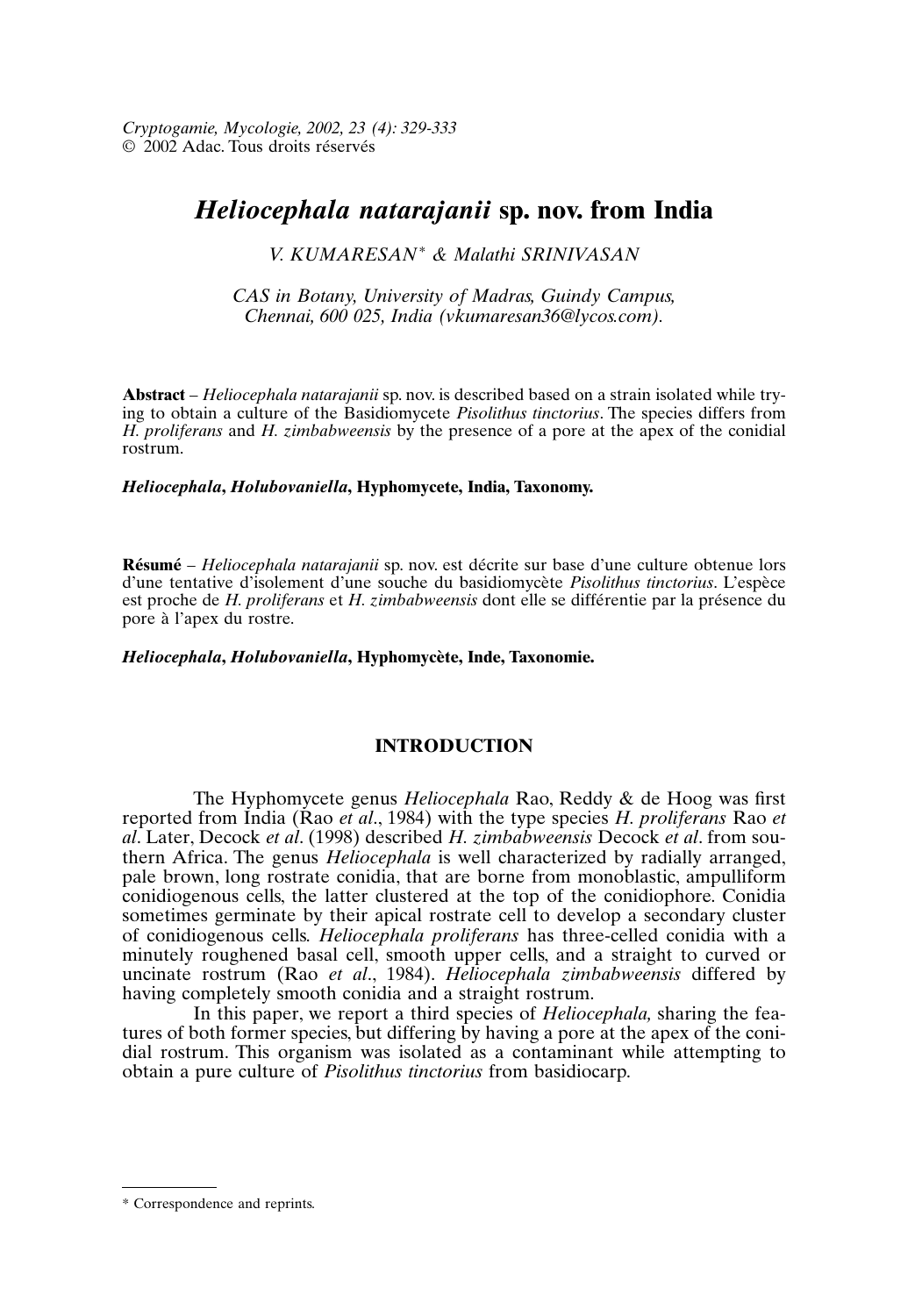#### **MATERIAL AND METHODS**

The strain was grown on Potato Dextrose Agar (PDA) medium and on Water agar + Banana leaf medium and maintained at  $25^{\circ}$  C.

#### **DESCRIPTION**

#### *Heliocephala natarajanii* **Kumaresan et M. Sriniv. sp. nov**., (Fig. 1-20)

*Typo generis Heliocephala proliferans* Rao *et al. affinis, sed conidiis cum poro apicalis in rostro satis differt.*

*Holotypus: Exsiccata cultura in herbario MUBL 3173, India, Chennai, ex cultura Pisolithus tinctorius, August 2001, Malathi Srinivasan. Ex typo vivae cultura MUBL 3173; MUCL 43745.*

Etymology: The species is named in honour of Professor K. Natarajan, CAS in Botany, University of Madras.

**Colonies** slow growing at 25° C, attaining a diam. of 2.5-3.0 cm in 21 days, light grey to light brown, cottony to velutinous. *Mycelium* superficial and immersed, hyphae initially hyaline, becoming brown, septate. **Conidiophores** macronematous, mononematous, straight or slightly flexuous, unbranched, initially hyaline, becoming brown, thick-walled, smooth, 1-7 septate (mostly 3-4), up to 109 µm long, regularly 1.5-3.5 µm wide above the base, 3.5-4.5 µm at the apex, basal cell mostly constricted at its apex (ca. 1.5 µm at the apex) (Fig. 1, 13). **Conidiogenous cells** monoblastic (Fig. 3-6), discrete, borne in clusters on the apical cell (Fig. 2) of the conidiophore, occasionally also formed on the sub-apical cell, ampulliform or ovoid with short neck (3.5-4.5 µm wide at the base and 1.0-1.5 µm wide at the neck), smooth-walled, cells initially hyaline, later becoming pale brown to brown, very rarely borne in successive nodes forming rosettes on a single conidiophore (Fig. 7, 16). Conidiogenous cells sometimes arise directly on hyphae (Fig. 15). **Conidia** arranged in compact heads (Fig. 1, 13, 14), ellipsoid-rostrate to slightly ovoid-rostrate,  $2(-3)$  septate (Fig. 8, 9, 19, 20), the first septum in the middle of the conidial body, the second just before the rostrum, pale brown with the median cell darker, and the basal cell minutely verruculose,  $(8.5)$ -17-34- $(103) \times (1.5)$ -2.5-4.5-(6.5) µm, the conidial body 7-20 µm long, the rostrum short to very long, up to 85 µm long, straight, curved or uncinate (Fig. 17), and with a prominent pore at its apex (Fig. 8, 13, 19). Conidia occasionally germinating at the rostrum producing a secondary cluster of conidiogenous cells apically (Fig. 10, 18). Some conidia formed directly on hyphae (Fig. 11, 12).

#### **DISCUSSION**

*Heliocephala proliferans* (Rao *et al*., 1984) described from India was characterized by erect conidiophores bearing radiate heads of rostrate conidia. This species has conidia with a minutely verruculose basal cell, with the apical cell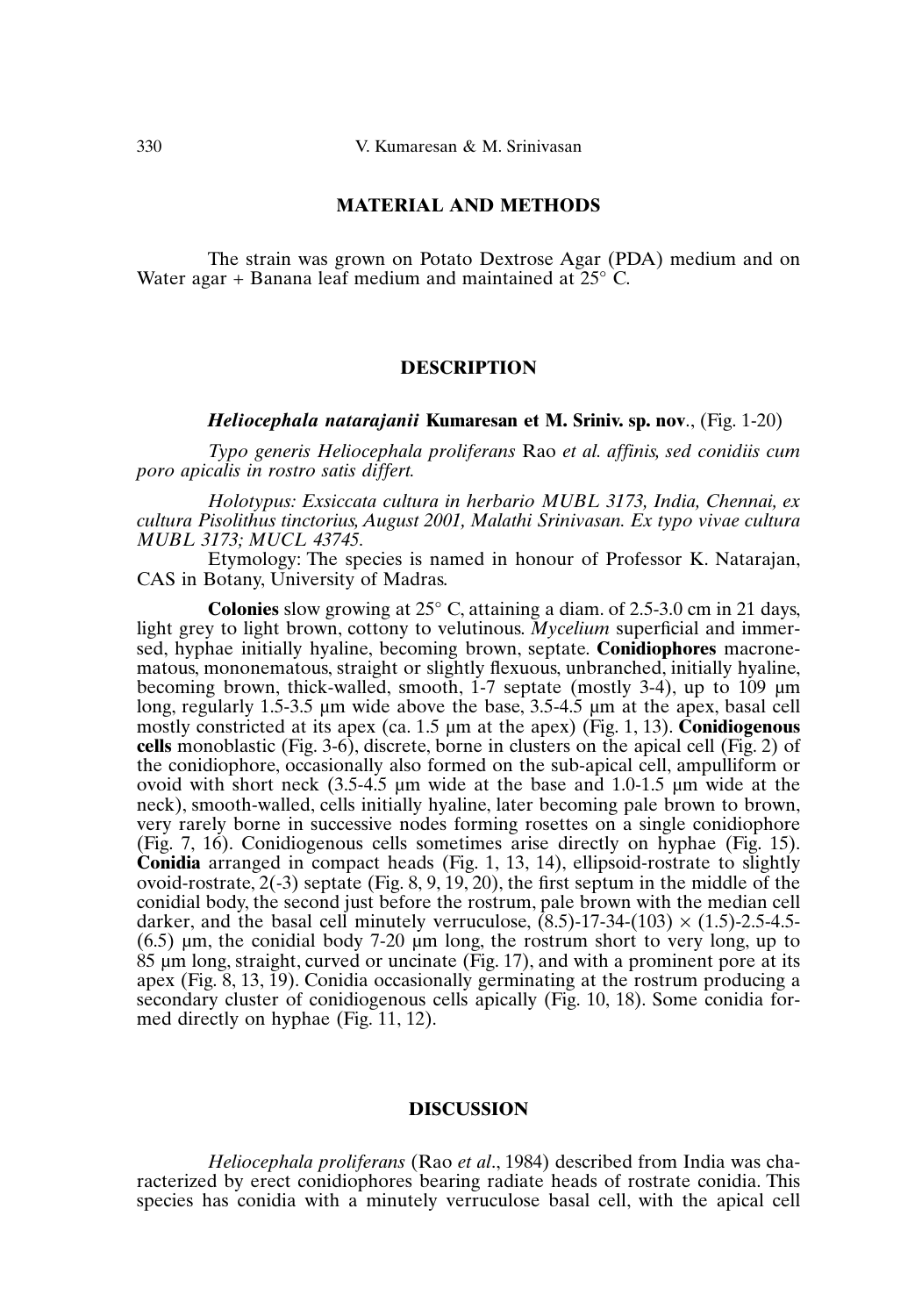

Fig. **1.** A cluster of conidia radiating from the conidiogenous cells borne on a conidiophore. **2.** Conidiophore bearing the conidiogenous cells. **3-6.** Conidial formation from the conidiogenous cell. **7.** Conidiogenous cells borne on successive nodes on a single conidiophore. **8.** 2- septate conidia, showing uncinate, straight and curved rostrums. **9.** Three septate conidium. **10.** Formation of conidiogenous cells at the rostral tip of a conidium. **11, 12.** Direct conidial formation from the hypha.

drawn into a rostrum that is subulate, straight to unciform. Decock *et al*. (1998) described *H*. *zimbabweensis*, from Zimbabwe. Unlike *H. proliferans*, this species is characterized by completely smooth conidia with a darker median cell and a subulate, straight rostrum.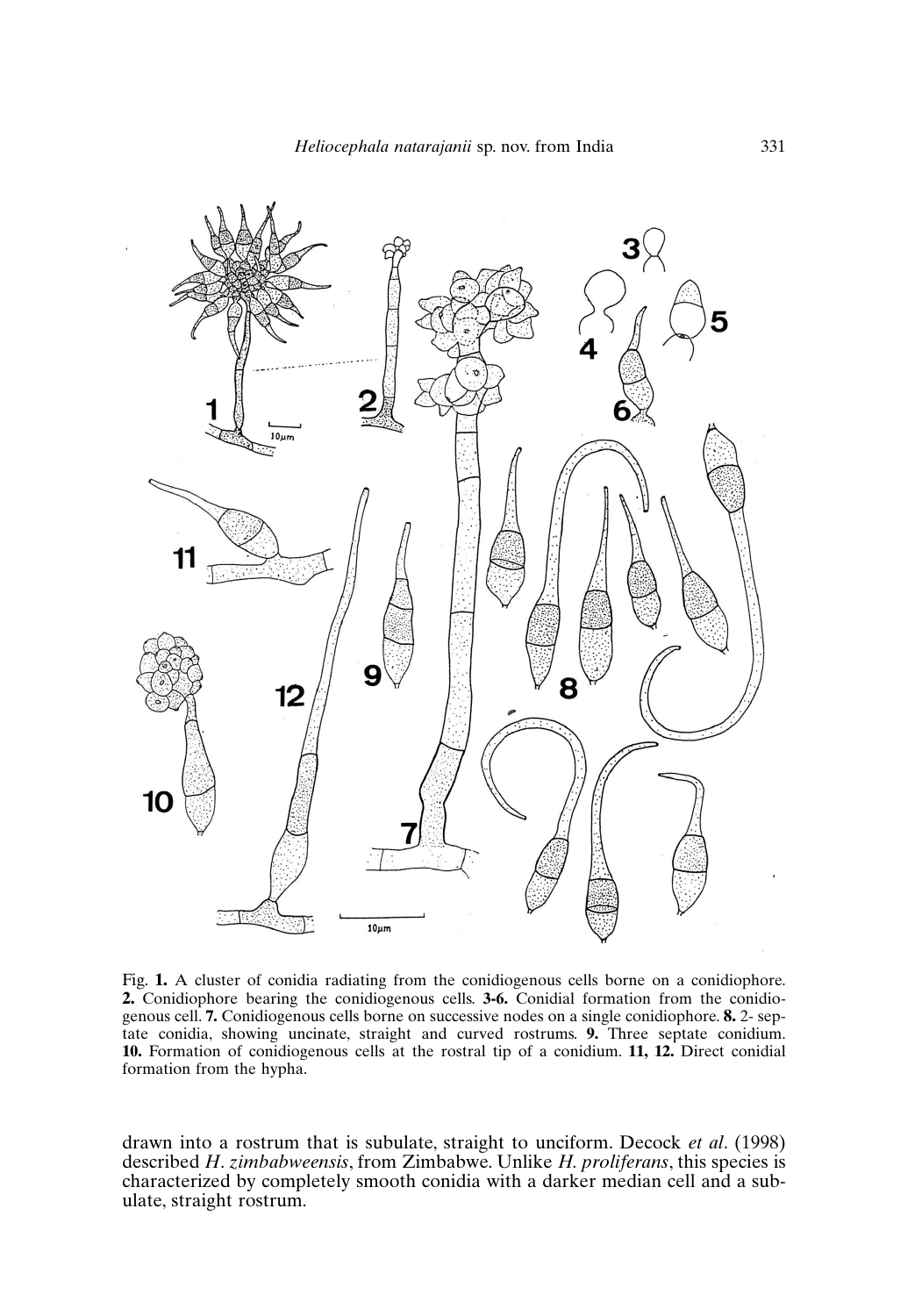

Fig. **13.** A conidiophore bearing a single radial head showing numerous conidia (note the presence of pore at the rostral tips, indicated by arrows)[Bar =  $10 \mu m$ ]. **14.** Radial clusters of conidia [Bar 20 µm]. **15.** A hyphae bearing conidiogenous cells (with conidia) directly without the formation of a conidiophore [Bar 20 µm]. **16.** Successive clusters of conidiogenous cells on a single conidiophore [Bar = 10  $\mu$ m]. **17.** Conidial clusters showing uncinate rostrums [Bar = 40  $\mu$ m]. **18.** Conidia giving rise to secondary conidiogenous cells [Bar = 20 µm]. **19.** Conidia (2-septate); arrows indicate rostral pore  $\lceil \text{Bar} = 10 \,\mu\text{m} \rceil$ . **20.** A three septate conidium  $\lceil \text{Bar} = 10 \,\mu\text{m} \rceil$ .